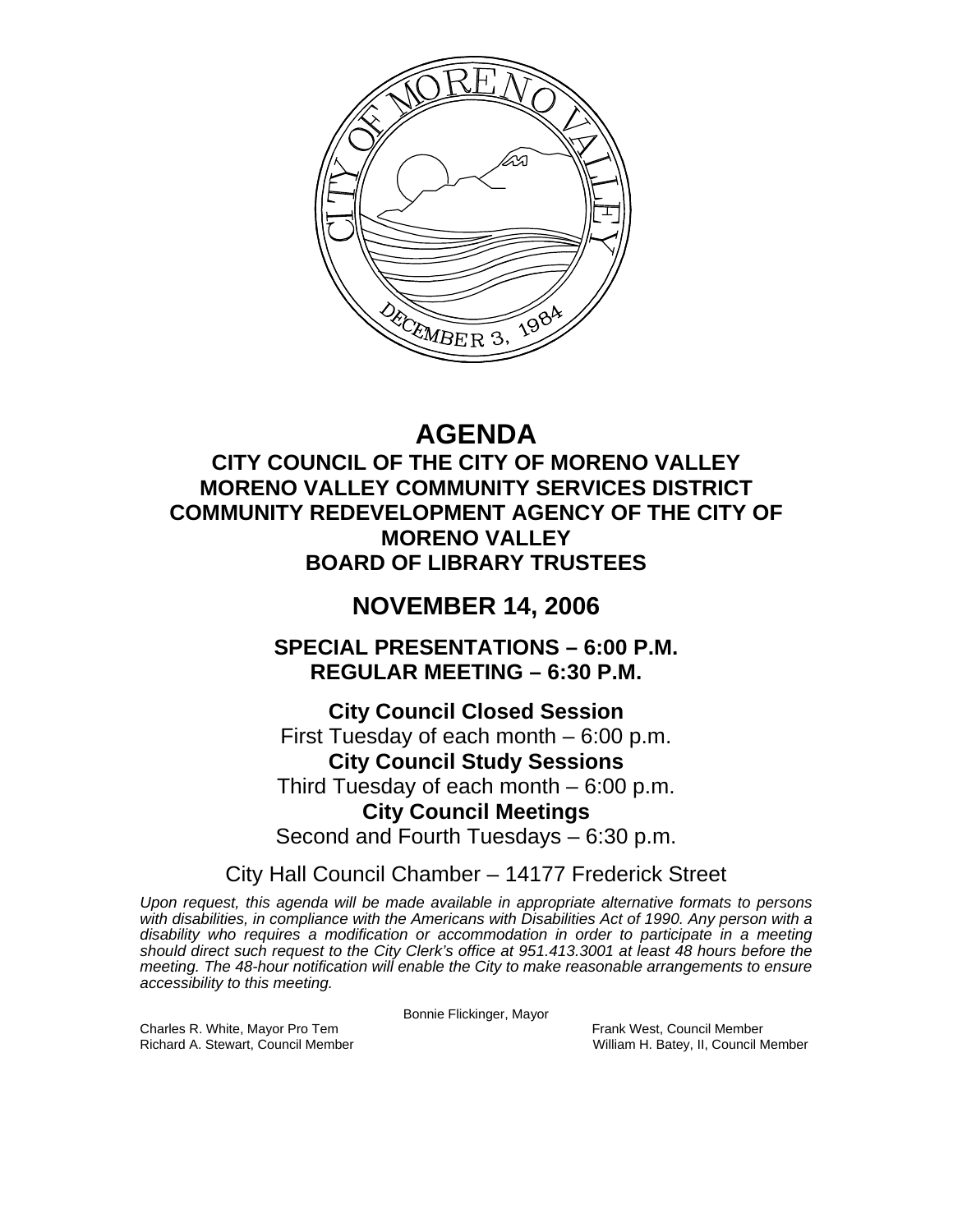#### **AGENDA CITY COUNCIL OF THE CITY OF MORENO VALLEY NOVEMBER 14, 2006**

**CALL TO ORDER**

SPECIAL PRESENTATIONS – 6:00 p.m.

- 1. 3CMA "Silver Circle Award"
- 2. "America Recycles Day" Presentation from Waste Management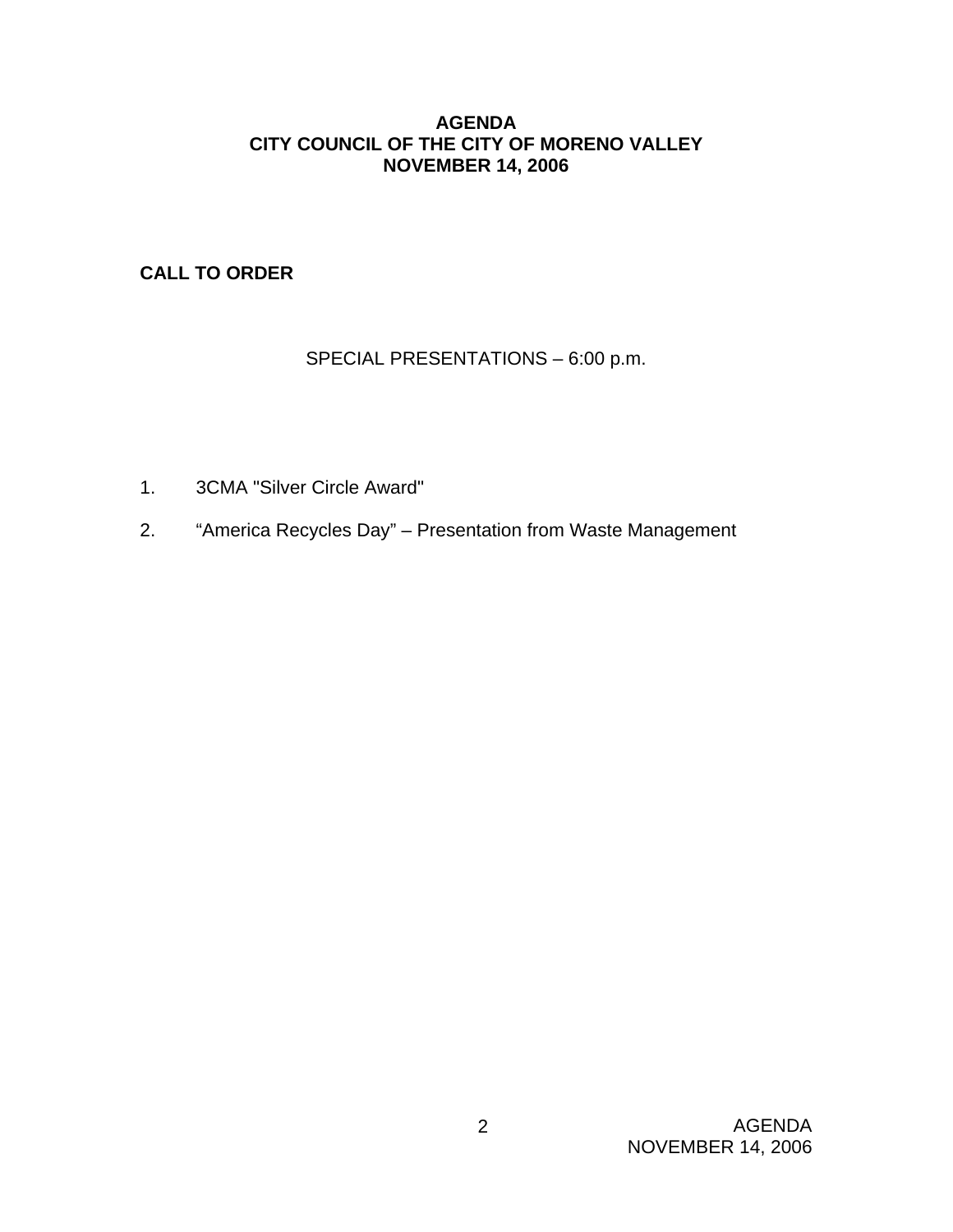#### **AGENDA JOINT MEETING OF THE CITY COUNCIL OF THE CITY OF MORENO VALLEY MORENO VALLEY COMMUNITY SERVICES DISTRICT COMMUNITY REDEVELOPMENT AGENCY OF THE CITY OF MORENO VALLEY AND THE BOARD OF LIBRARY TRUSTEES**

#### **REGULAR MEETING - 6:30 P.M. NOVEMBER 14, 2006**

**CALL TO ORDER** (Joint Meeting of the City Council of the City of Moreno Valley, Moreno Valley Community Services District, Community Redevelopment Agency of the City of Moreno Valley and the Board of Library Trustees - actions taken at the Joint Meeting are those of the Agency indicated on each Agenda item)

#### **PLEDGE OF ALLEGIANCE**

**INVOCATION** – Bishop Paul Smith, Church of Jesus Christ of Latter-Day Saints

#### **ROLL CALL**

#### **INTRODUCTIONS**

PUBLIC COMMENTS **ON MATTERS ON THE AGENDA** WILL BE TAKEN UP AS THE ITEM IS CALLED FOR BUSINESS, BETWEEN STAFF'S REPORT AND CITY COUNCIL DELIBERATION (SPEAKER SLIPS MAY BE TURNED IN UNTIL THE ITEM IS CALLED FOR BUSINESS.) Those wishing to speak should submit a BLUE speaker slip to the Bailiff. There is a three-minute limit per person. All remarks and questions shall be addressed to the presiding officer or to the City Council and not to any individual Council member, staff member or other person.

PUBLIC COMMENTS **ON MATTERS NOT ON THE AGENDA** UNDER THE JURISDICTION OF THE CITY COUNCIL WILL BE HEARD PRIOR TO CITY COUNCIL REPORTS AND CLOSING COMMENTS. IN THE EVENT THAT THE AGENDA ITEM FOR SUCH PUBLIC COMMENTS HAS NOT BEEN CALLED BY 9:00 P.M., IT SHALL BE CALLED AS THE NEXT ITEM OF BUSINESS FOLLOWING THE CONCLUSION OF ANY ITEM BEING HEARD AT 9:00 P.M. Those wishing to speak should submit a BLUE speaker slip to the Bailiff. There is a three-minute limit per person. All remarks and questions shall be addressed to the presiding officer or to the City Council and not to any individual Council member, staff member or other person.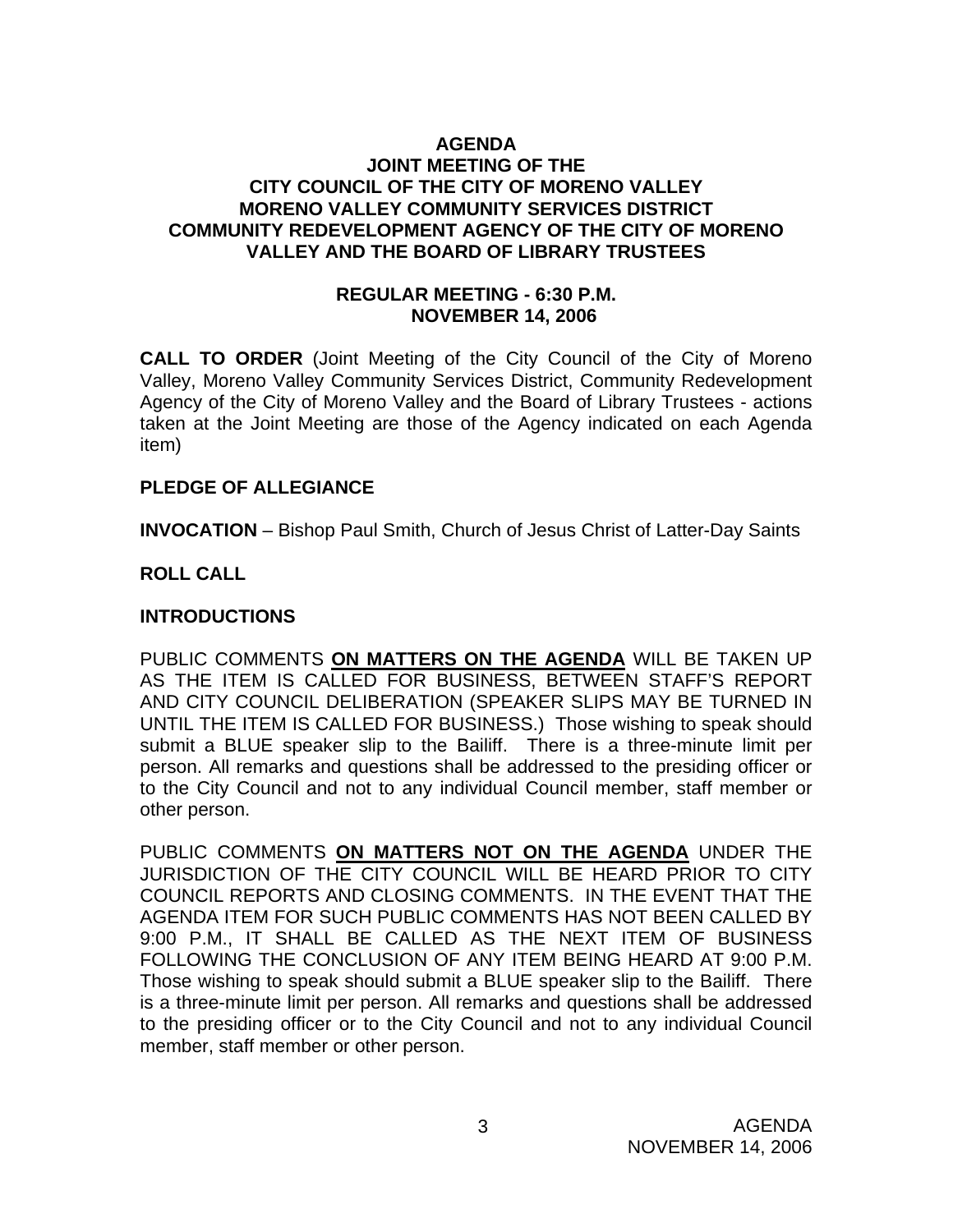#### **JOINT CONSENT CALENDARS (SECTIONS A-D) OF THE CITY COUNCIL OF THE CITY OF MORENO VALLEY, MORENO VALLEY COMMUNITY SERVICES DISTRICT, COMMUNITY REDEVELOPMENT AGENCY OF THE CITY OF MORENO VALLEY, AND THE BOARD OF LIBRARY TRUSTEES**

All items listed under the Consent Calendars, Sections A, B, C, and D are considered to be routine and non-controversial, and may be enacted by one motion unless a member of the Council, Community Services District, Redevelopment Agency or the Board of Library Trustees requests that an item be removed for separate action. The motion to adopt the Consent Calendars is deemed to be a separate motion by each Agency and shall be so recorded by the City Clerk. Items withdrawn for report/discussion will be heard after public hearing items.

# **A. CONSENT CALENDAR** - **CITY COUNCIL**

- A1. ORDINANCES FIRST READING BY TITLE ONLY Recommendation: Waive reading of all Ordinance Introductions and read by title only.
- A2. WARRANT REPORT SEPTEMBER 30, 2006 (Report of: Finance Department) Recommendation: Adopt Resolution No. 2006-123, approving the Warrant Report, dated September 2006, in the total amount of \$22,365,780.68.

Resolution No. 2006-123

A Resolution of the City Council of the City of Moreno Valley, California, Approving the Warrant Report Dated September 30, 2006

A3. REVIEW AND CONTINUE THE EMERGENCY ACTION REGARDING THE DESIGN AND CONSTRUCTION OF THE MORENO VALLEY UTILITIES (MVU) 115 KILOVOLT (KV) SUBSTATION AND SWITCHYARD FACILITY (Report of: Public Works Department) Recommendation: Review and continue the Emergency Action taken by the Council during the September 26, 2006 Council Meeting under Resolution 2006-113 Making Findings of an Emergency and Authorizing the Execution of the Design-Build Agreement for the Moreno Valley Utilities Substation and Switchyard Project between the City of Moreno Valley, as Owner, and ABB, Inc., a Delaware Corporation, as Design-Builder in accordance with Public Contract Code Sections 20168, 22050, and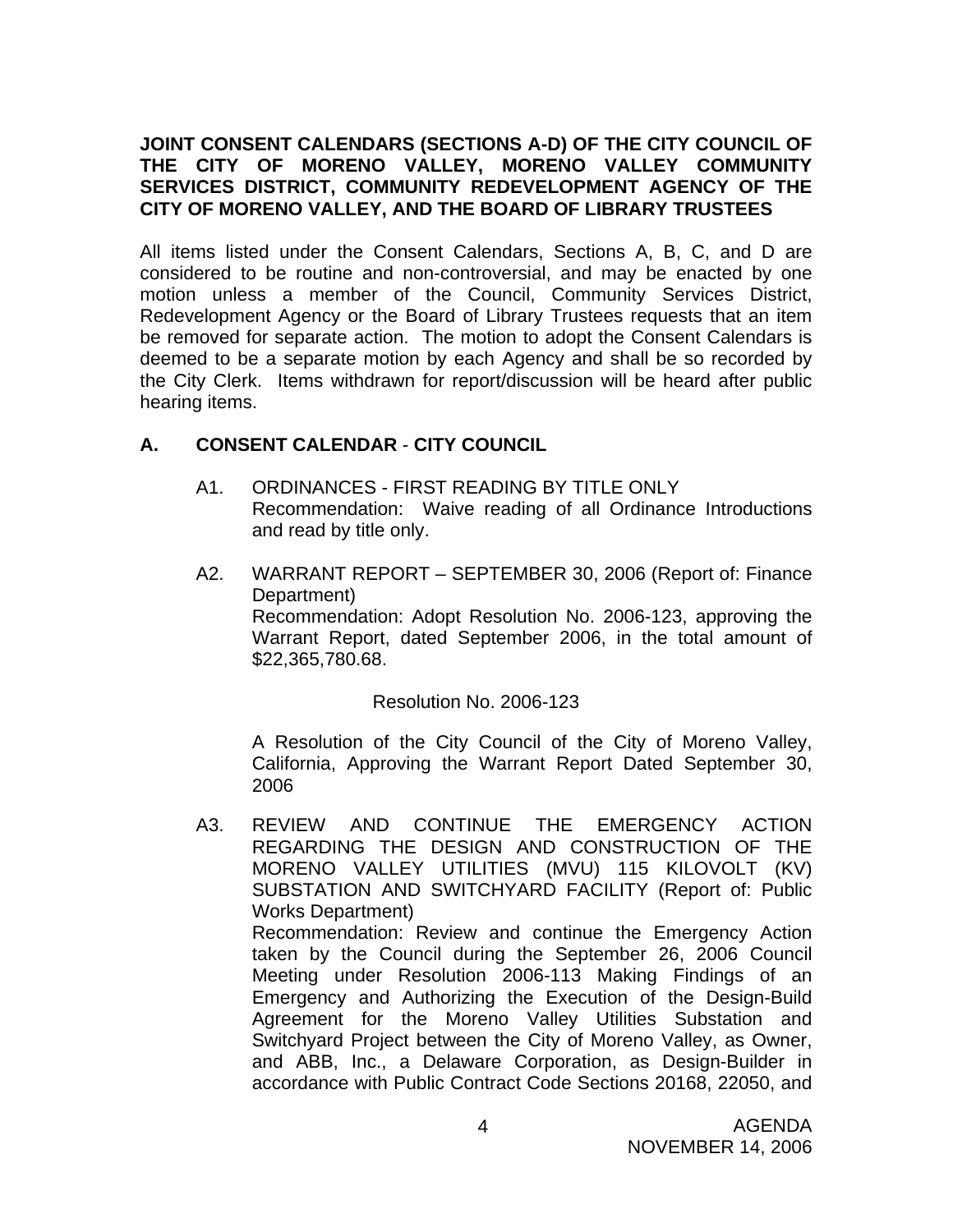Government Code Section 5956.

- A4. TRACT MAP 30822 REDUCE FAITHFUL PERFORMANCE BOND AND ADOPT THE RESOLUTION AUTHORIZING ACCEPTANCE OF THE PUBLIC IMPROVEMENTS AS COMPLETE AND ACCEPTING AVENIDA DE LA PAZ, BELLEZA CIRCLE, AVENIDA DEL CORAZON, AND CALLE LINDA INTO THE CITY'S MAINTAINED STREET SYSTEM – DEVELOPER – PACIFIC COMMUNITIES BUILDER, NEWPORT BEACH, CA (Report of: Public Works Department) Recommendation:
	- 1. Adopt Resolution No. 2006-124 authorizing the acceptance of the public improvements for Tract Map 30822 as complete and accepting Avenida de la Paz, Belleza Circle, Avenida del Corazon, and Calle Linda into the City's maintained street system; and

#### Resolution No. 2006-124

A Resolution of the City Council of the City of Moreno Valley, California, Authorizing the Acceptance of the Public Improvements as Complete within Tract 30822, and Accepting Avenida del la Paz, Belleza Circle, Avenida del Corazon, and Calle Linda into the City's Maintained Street System

- 2. Authorize the City Engineer to execute the 90% reduction to the Faithful Performance Bond, exonerate the Material and Labor Bond in 90 days if there are no stop notices or liens on file with the City Clerk, and exonerate the final 10% of the Faithful Performance Bond in one year when all clearances are received.
- A5. PA05-0030 COMMERCIAL ACCEPT AGREEMENT AND BONDS FOR PUBLIC IMPROVEMENTS, SOUTHWEST CORNER OF ALESSANDRO BOULEVARD AND ELSWORTH STREET, DEVELOPER – FOCUS ESTATES INC., RIVERSIDE, CA (Report of: Public Works Department) Recommendation:
	- 1. Accept the Agreement and Bonds for Public Improvements;
	- 2. Authorize the Mayor to execute the agreement;
	- 3. Direct the City Clerk to forward the signed Agreement to the County Recorder's Office for recordation; and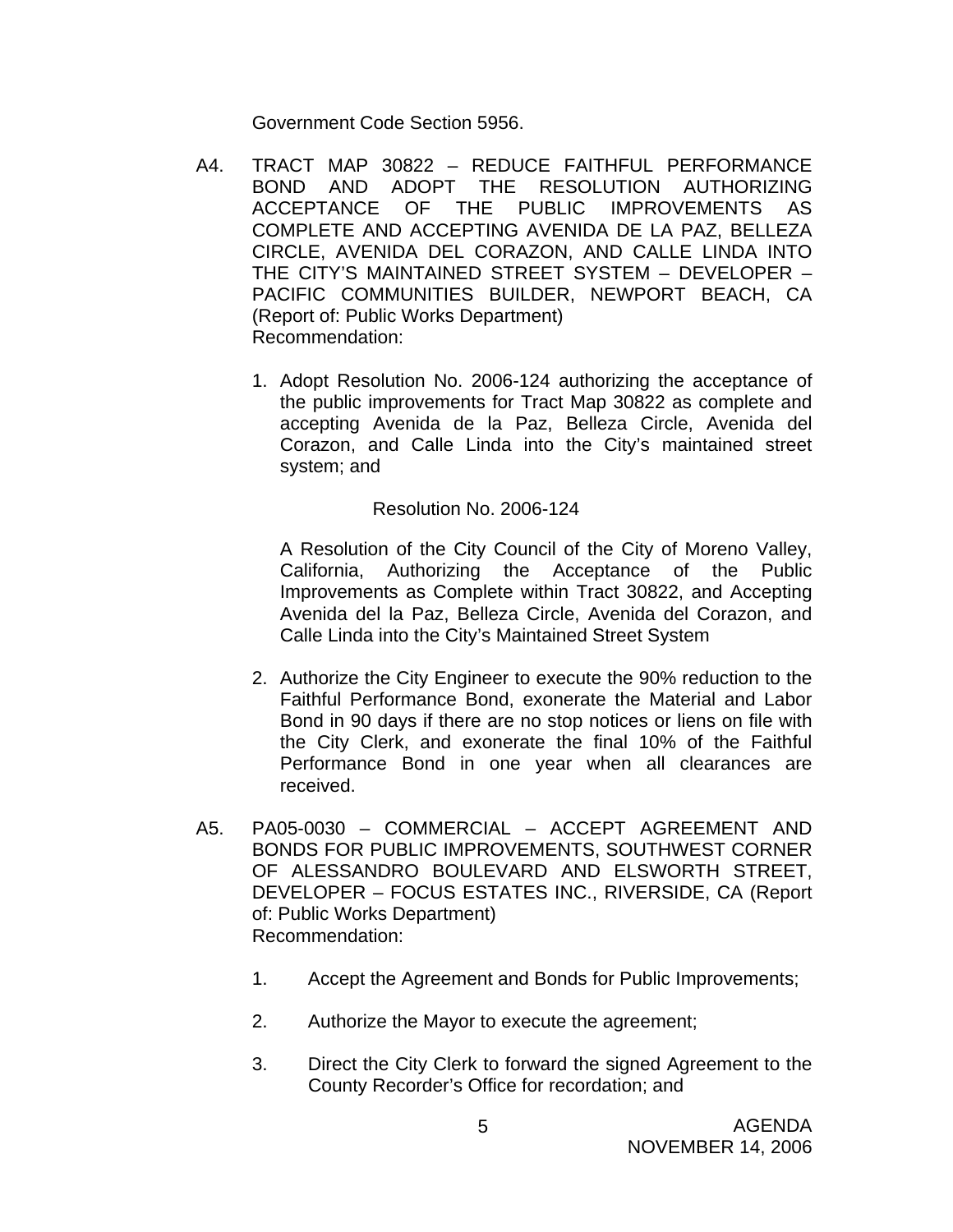- 4. Authorize the City Engineer to execute any future time extension amendments to the agreement, subject to City Attorney approval, if the required public improvements are not completed within said timeframe.
- A6. TRACT 29920-1 SINGLE FAMILY RESIDENTIAL PROJECT AMENDMENT TO AGREEMENT FOR PUBLIC IMPROVEMENTS (TIME EXTENSION), SOUTH SIDE OF IRIS AVENUE, EAST OF LASSELLE STREET, DEVELOPER – CHT INVESTMENT, LLC, NEWPORT BEACH, CA (Report of: Public Works Department) Recommendation:
	- 1. Authorize the Mayor to execute the Amendment to Agreement for Public Improvements for Tract 29920-1;
	- 2. Instruct the City Clerk to forward the completed Amendment to Agreement for Public Improvements to the County Recorder's Office for recordation; and
	- 3. Authorize the City Engineer to execute any future time extension amendments to the agreement, subject to City Attorney approval, if the required public improvements are not completed within said timeframe.
- A7. TRACT 29920-2 SINGLE FAMILY RESIDENTIAL PROJECT AMENDMENT TO AGREEMENT FOR PUBLIC IMPROVEMENTS (TIME EXTENSION), SOUTH OF IRIS AVENUE, EAST OF LASSELLE STREET, DEVELOPER – CHT INVESTMENT, LLC, NEWPORT BEACH, CA (Report of: Public Works Department) Recommendation:
	- 1. Authorize the Mayor to execute the Amendment to Agreement for Public Improvements for Tract 29920-2;
	- 2. Instruct the City Clerk to forward the completed Amendment to Agreement for Public Improvements to the County Recorder's Office for recordation; and
	- 3. Authorize the City Engineer to execute any future time extension amendments to the agreement, subject to City Attorney approval, if the required public improvements are not completed within said timeframe.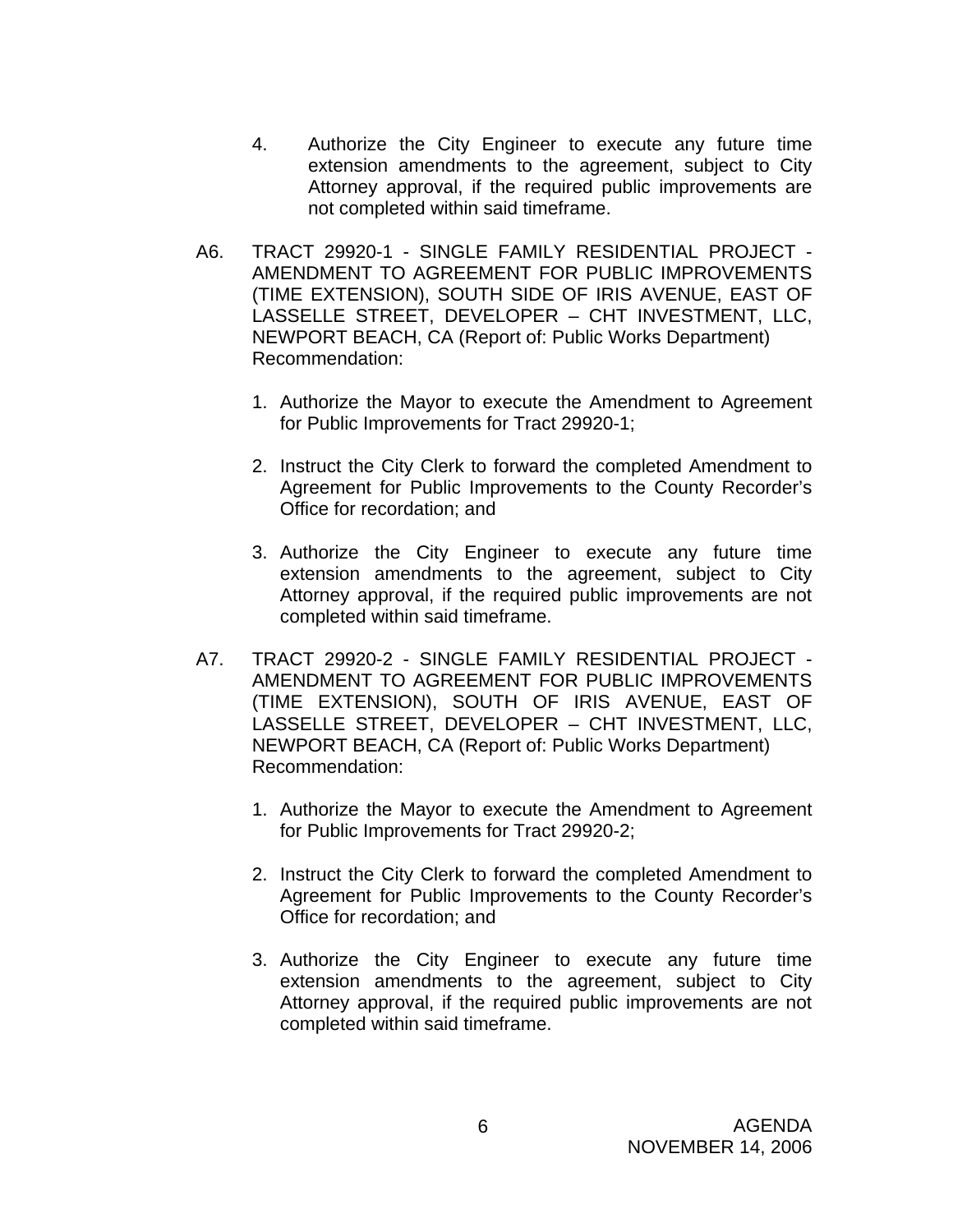- A8. APPROVE COOPERATIVE AGREEMENT WITH THE CITY OF PERRIS FOR THE PERRIS BOULEVARD REHABILITATION FROM RAMONA EXPRESSWAY TO PERRIS VALLEY STORM DRAIN LATERAL "A," PROJECT NO. 01-12566622 (RTIP PROJECT ID RIV 011205) (Report of: Public Works Department) Recommendation:
	- 1. Approve the Cooperative Agreement with the City of Perris for the Perris Boulevard Rehabilitation from Ramona Expressway to Perris Valley Storm Drain Lateral "A"; and
	- 2. Authorize the Mayor to execute the Cooperative Agreement for the Perris Boulevard Rehabilitation from Ramona Expressway to Perris Valley Storm Drain Lateral "A."
- A9. TRACT MAP 30268 ACCEPT FINAL MAP, AGREEMENT, AND BONDS FOR PUBLIC IMPROVEMENTS, SOUTH OF IRIS BOULEVARD AND WEST OF OLIVER STREET, SUBDIVIDER – CHT INVESTMENT, LLC, NEWPORT BEACH, CA (Report of: Public Works Department) Recommendation:
	- 1. Approve Final Map 30268, authorize the City Clerk to sign the map and transmit said map to the County Recorder's Office for recordation;
	- 2. Accept the Agreement and Bonds for Public Improvements;
	- 3. Authorize the Mayor to execute the Agreement;
	- 4. Direct the City Clerk to forward the signed Agreement to the County Recorder's Office for recordation; and
	- 5. Authorize the City Engineer to execute any future time extension amendments to the agreement, subject to City Attorney approval, if the required public improvements are not completed within said timeframe.
- A10. PROFESSIONAL CONSULTANT SERVICES AGREEMENT FOR PERRIS BOULEVARD WIDENING IMPROVEMENTS FROM IRONWOOD AVENUE TO MANZANITA AVENUE, PROJECT NO. 11-41570225 (Report of: Public Works Department) Recommendation:
	- 1. Award the Agreement for Professional Consultant Services to Boyle Engineering Corporation, 1501 Quail Street, Newport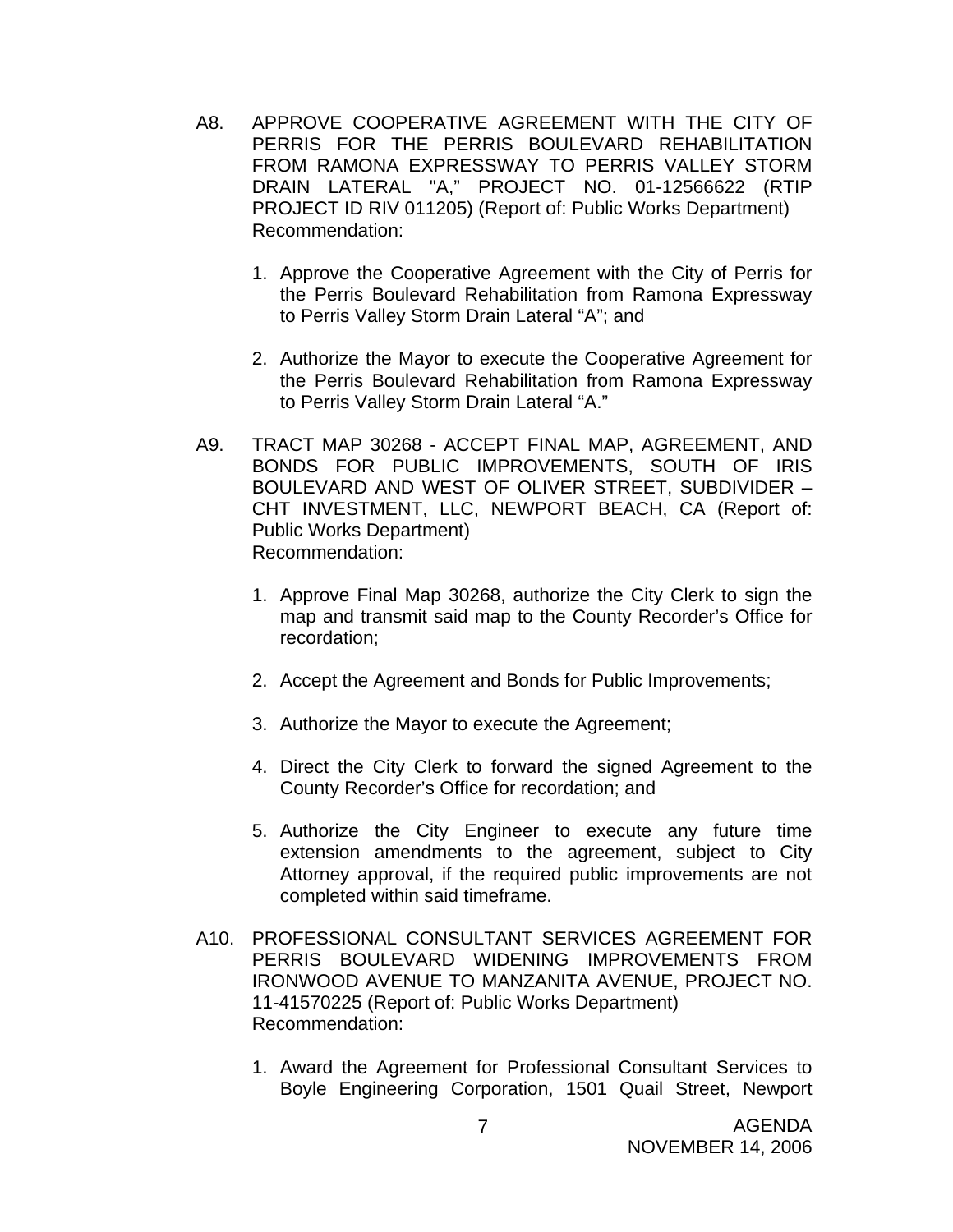Beach, CA 92660-2726 to provide planning phase services for the Perris Boulevard Widening project;

- 2. Authorize the Mayor to execute the Agreement for Professional Engineering Services with Boyle Engineering Corporation; and
- 3. Authorize the issuance of a Purchase Order to Boyle Engineering Corporation in the amount of \$291,500.00 (the proposal amount without the optional task plus 10% contingency) for the project planning phase (Phase I - Project Approvals and Environmental Document – PA&ED) when the Agreement has been signed by all parties, and authorize the Public Works Director/City Engineer to execute minor change orders, within the 10% contingency, subject to approval of the City Attorney.
- A11. AUTHORIZE SUPPLEMENTAL APPROPRIATIONS AND INCREASE FUNDING TO PURCHASE ORDER NOS. 30801 AND 30804 FOR THE AQUEDUCT BIKE TRAIL AND LANDSCAPING IMPROVEMENT PROJECT FROM JOHN F. KENNEDY DRIVE TO BAY AVENUE - PROJECT NOS. 02-46165321 AND 98-92492 (Report of: Public Works Department) Recommendation:
	- 1. Authorize the appropriation of \$155,000 from the unencumbered Measure "A" (Fund 125) fund balance to the Aqueduct Bike Trail Account No. 125.67424 to provide additional funding for Rightof-Way associated with the Aqueduct Bike Trail and Landscaping Improvements from John F. Kennedy Drive to Bay Avenue;
	- 2. Authorize the appropriation of \$15,000 from the unencumbered Redevelopment Agency (Fund 895) fund balance to the Aqueduct Bike Trail and Landscaping Improvements Account No. 892.92492 to provide funding for additional Construction Inspection Services for the Aqueduct Bike Trail and Landscaping Improvements from Cottonwood Avenue to Pan Am Boulevard;
	- 3. Authorize the appropriation of \$82,000 from the unencumbered Parkland Facilities Development Impact Fee Fund (Fund 205) fund balance to the Aqueduct Bike Trail and Landscaping Improvements Account No. 461.65321 to provide funding for additional construction and water meters associated with the Aqueduct Bike Trail and Landscaping Improvements from John F. Kennedy Drive to Bay Avenue;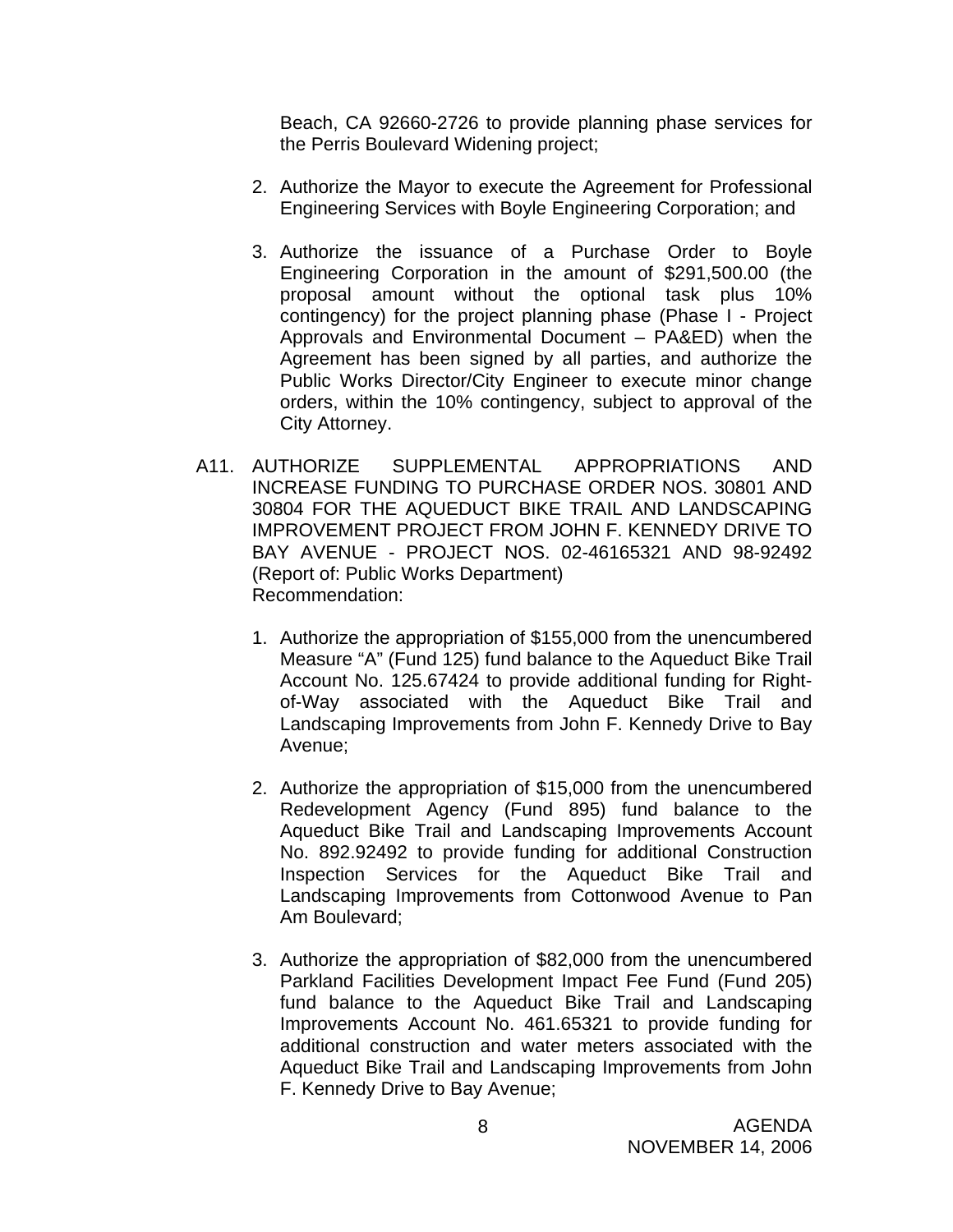- 4. Authorize the funding increase of Purchase Order No. 30801 by \$21,000 and Purchase Order No. 30804 by \$15,000, issued to Vali Cooper and Associates, 3900 Market Street, Suite 250, Riverside, California 92501, for Construction Inspection Services for the Aqueduct Bike Trail and Landscaping Improvements from John F. Kennedy Drive to Bay Avenue; and
- 5. Authorize the Mayor to execute two (2) Change Order Forms to Purchase Order Nos. 30801 and 30804 issued on January 20, 2006 and January 23, 2006 to Vali Cooper and Associates.
- A12. PROFESSIONAL CONSULTANT SERVICES AGREEMENT FOR PERRIS BOULEVARD WIDENING FROM RAMONA EXPRESSWAY TO CACTUS AVENUE - PROJECT NO. 11- 41570125 (Report of: Public Works Department) Recommendation:
	- 1. Award the Agreement for Professional Consultant Services to LAN Engineering Corporation, 1887 Business Center Drive, Suite 6, San Bernardino, CA 92408 to provide planning and design services for the Perris Boulevard Widening;
	- 2. Authorize the Mayor to execute the Agreement for Professional Engineering Services with LAN Engineering Corporation; and
	- 3. Authorize the issuance of a Purchase Order to LAN Engineering Corporation in the amount of \$550,503.95 for the project planning phase (Phase I – Project Approval and Environmental Document – PA&ED) when the Agreement has been signed by all parties.
- A13. ORDINANCE NO. 729 AN ORDINANCE OF THE CITY COUNCIL OF THE CITY OF MORENO VALLEY, CALIFORNIA, AMENDING SECTION 12.20.020 OF CHAPTER 12.20 OF THE CITY OF MORENO VALLEY MUNICIPAL CODE RELATING TO A PRIMA FACIE SPEED LIMIT FOR CERTAIN STREETS (RECEIVED FIRST READING AND INTRODUCTION ON OCTOBER 24, 2006 ON A 5-0 VOTE) (Report of: Public Works Department) Recommendation: Adopt Ordinance No. 729.

#### Ordinance No. 729

An Ordinance of the City Council of the City of Moreno Valley, California, Amending Section 12.20.020 of Chapter 12.20 of the City of Moreno Valley Municipal Code Relating to a Prima Facie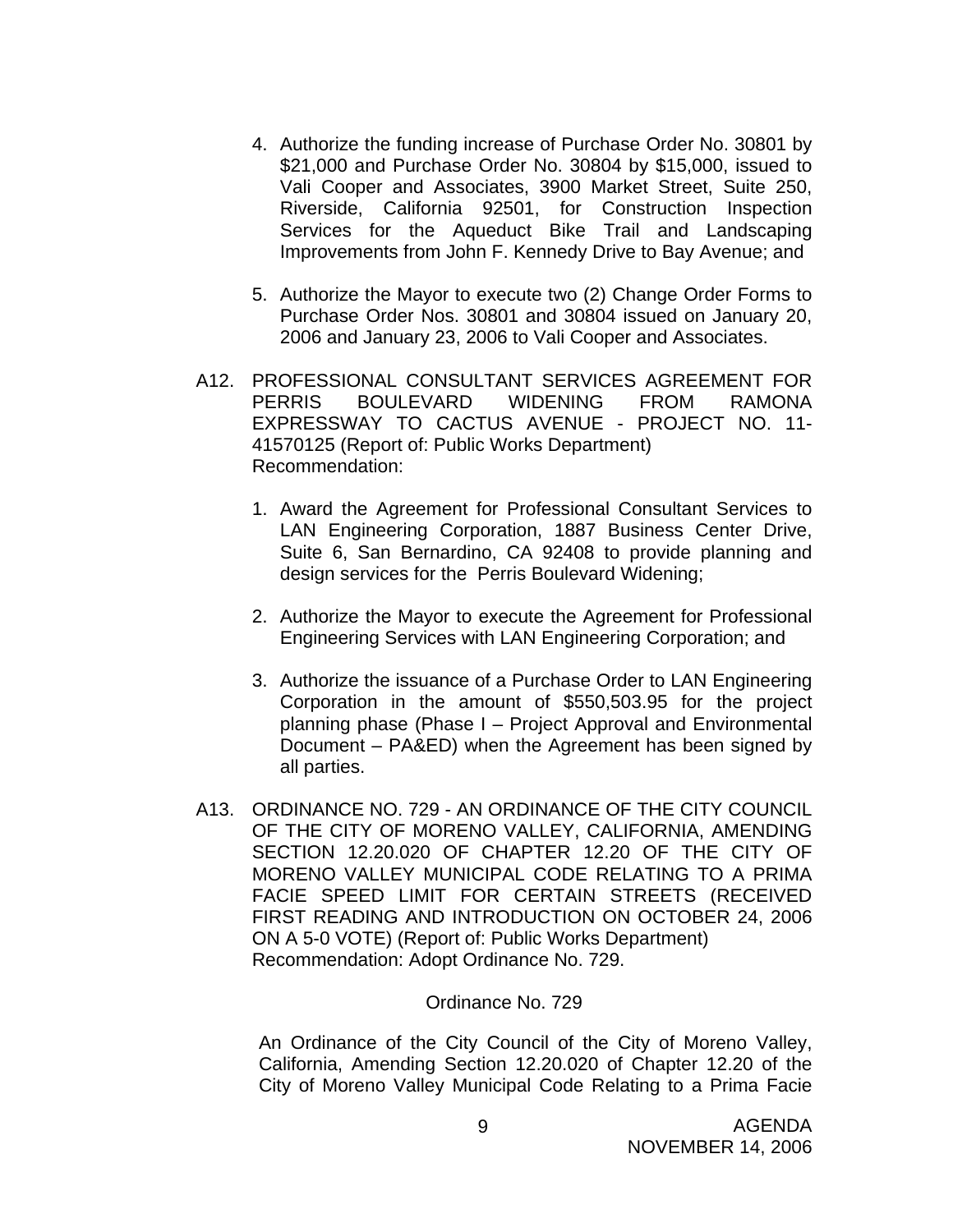Speed Limit for Certain Streets

- A14. PURCHASE OF 100 FOOT AERIAL HEAVY FIRE TRUCK (Report of: Fire Department) Recommendation:
	- 1. Approve the transfer of no more than \$825,000 from the Equipment Replacement Reserve Fund to the Fire Services Operations Fund for the purchase of a 100' aerial fire truck;
	- 2. Approve an appropriation of no more than \$825,000 in the Fire Services Operation Fund account number 133.65110.6642.645- Replacement Vehicles for the purchase of a 100' aerial fire truck;
	- 3. Award the bid for purchase of a 100' aerial fire truck to the successful vendor under contract to the County of Riverside; and
	- 4. Authorize the Finance Director to issue a purchase order for no more than \$825,000 to the successful bidder.
- A15. MINUTES REGULAR MEETING OF OCTOBER 24, 2006 (Report of: City Clerk's Department) Recommendation: Approve as submitted.
- A16. RESOLUTION FOR THE ABATEMENT OF PUBLIC NUISANCES (Report of: Community Development Department) Recommendation: Adopt Resolution No. 2006-125 of the City of Moreno Valley, California, confirming assessments on certain real properties as outlined in the Property Assessment List in the staff report for the abatement of nuisances.

#### Resolution No. 2006-125

A Resolution of the City Council of the City of Moreno Valley, California, Confirming Statements of Costs Against Real Property Located in the City of Moreno Valley, for Abatements of Public Nuisances and Direction that Said Statements of Costs Constitute a Lien Upon Said Properties

#### **B. CONSENT CALENDAR** - **COMMUNITY SERVICES DISTRICT**

B1. ORDINANCES - FIRST READING BY TITLE ONLY Recommendation: Waive reading of all Ordinance Introductions and read by title only.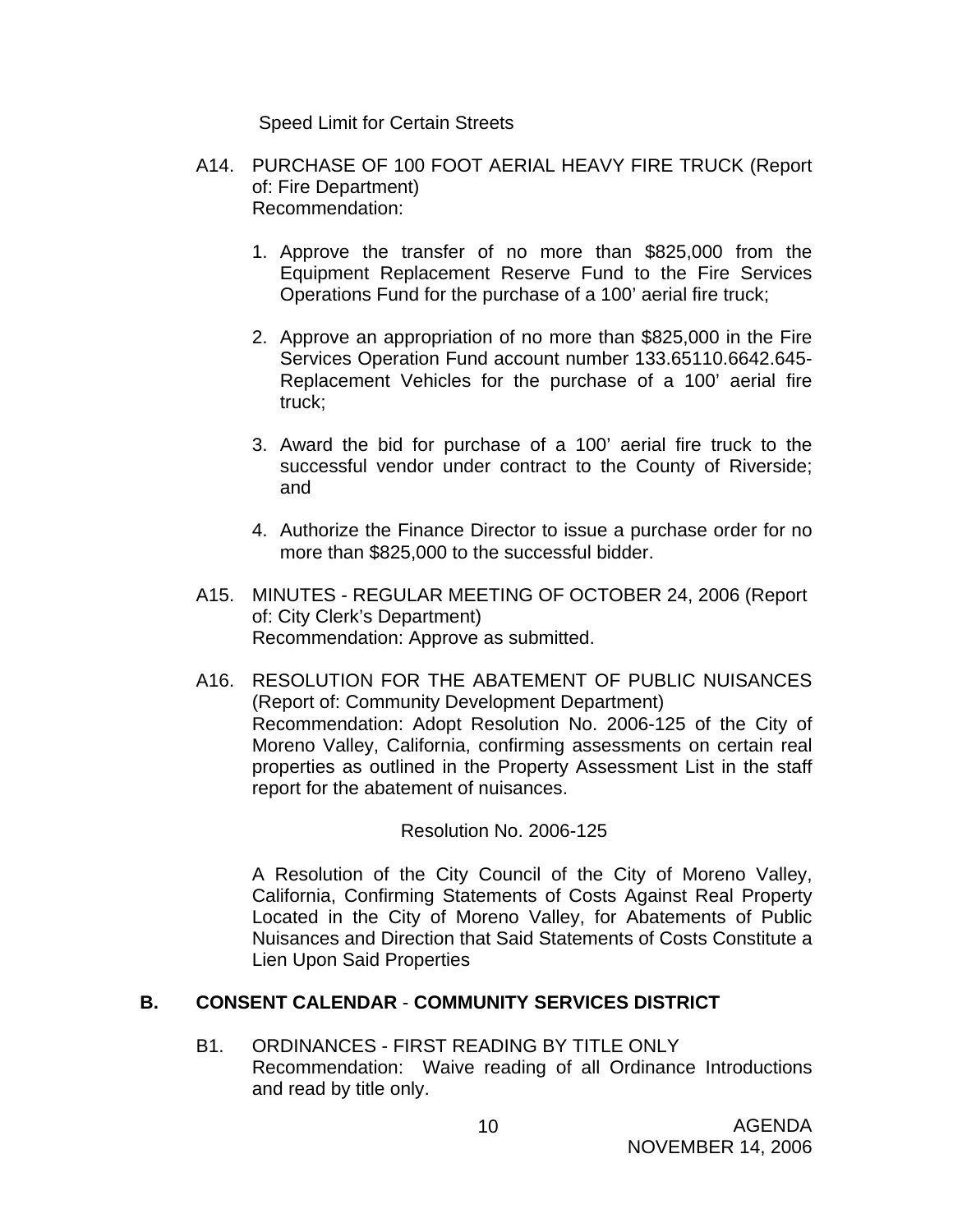- B2. MINUTES REGULAR MEETING OF OCTOBER 24, 2006 (Report of: City Clerk's Department) Recommendation: Approve as submitted.
- B3. AUTHORIZE FUNDING FOR THE PURCHASE OF A MODULAR BUILDING TO BE INSTALLED AT SUNNYMEAD ELEMENTARY SCHOOL (Report of: Parks & Recreation Department) Recommendation: Authorize the use of Zone A Fund Balance in an amount not to exceed \$95,000 to purchase a modular building through the Moreno Valley Unified School District which will be installed at Sunnymead Elementary School and used for the Recreation Child Care Program.
- B4. PUBLIC MEETING REGARDING THE MAIL BALLOT PROCEEDING FOR TRACT 12608 FOR INCLUSION INTO THE COMMUNITY SERVICES DISTRICT (CSD) ZONE D STREET TREE PROGRAM AND APPROVAL OF ANNUAL PARCEL CHARGE (Report of: Public Works Department) Recommendation: Hold a Public Meeting to accept public comments regarding the mail ballot proceeding for Tract 12608 for inclusion into the CSD Zone D Street Tree Program and approval of annual parcel charge.

# **C. CONSENT CALENDAR** - **COMMUNITY REDEVELOPMENT AGENCY**

- C1. ORDINANCES FIRST READING BY TITLE ONLY Recommendation: Waive reading of all Ordinance Introductions and read by title only.
- C2. MINUTES REGULAR MEETING OF OCTOBER 24, 2006 (Report of: City Clerk's Department) Recommendation: Approve as submitted.

# **D. CONSENT CALENDAR** - **BOARD OF LIBRARY TRUSTEES**

- D1. ORDINANCES FIRST READING BY TITLE ONLY Recommendation: Waive reading of all Ordinance Introductions and read by title only.
- D2. MINUTES REGULAR MEETING OF OCTOBER 24, 2006 (Report of: City Clerk's Department) Recommendation: Approve as submitted.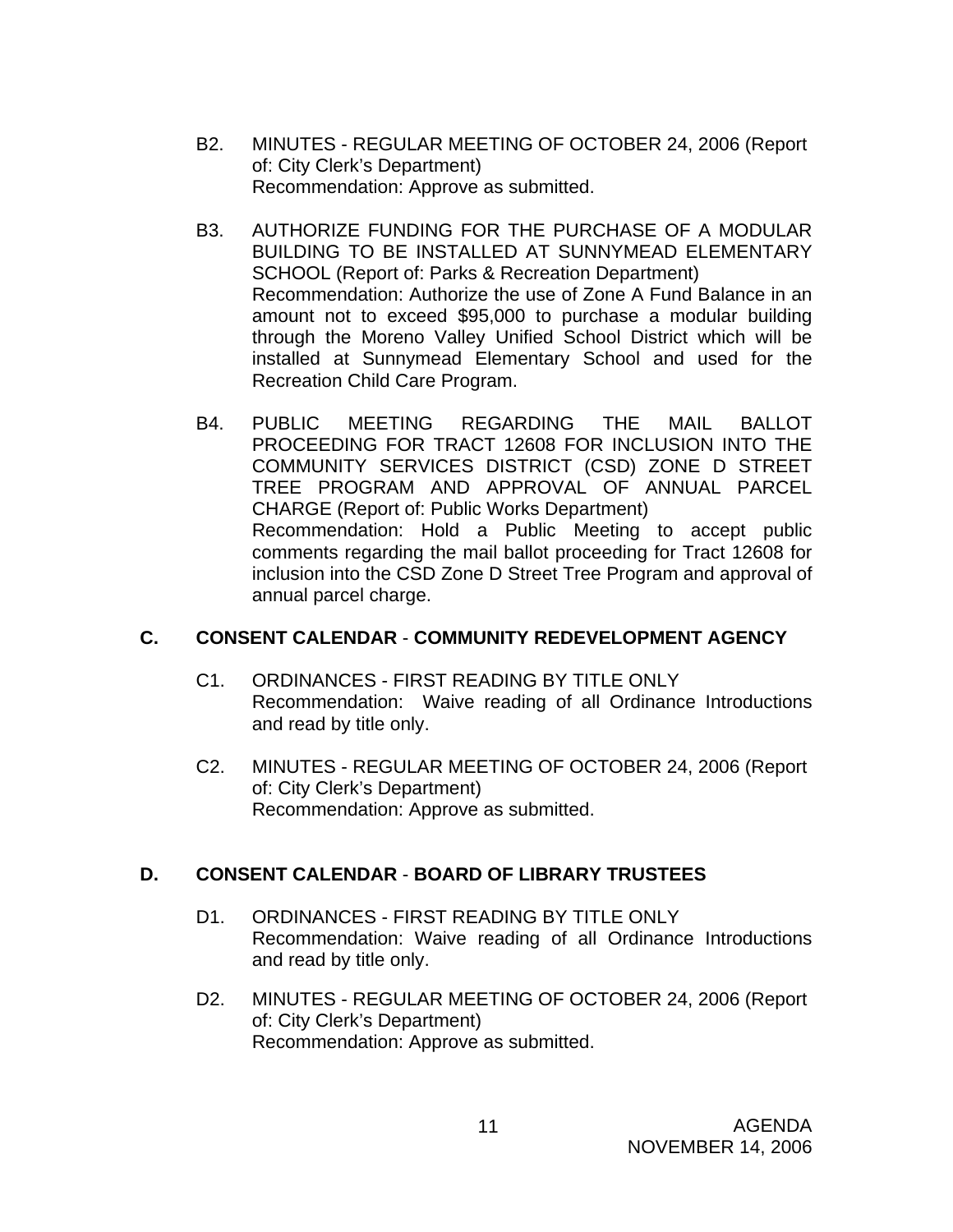#### **E. PUBLIC HEARINGS**

Questions or comments from the public on a Public Hearing matter are limited to five minutes per individual and must pertain to the subject under consideration.

 Those wishing to speak should complete and submit a GOLDENROD speaker slip to the Bailiff.

E1. PUBLIC HEARING REGARDING MAIL BALLOT PROCEEDINGS FOR THE REBALLOT FOR THE PROPOSED INCREASE IN THE CSD ZONE E (HIGH-SERVICE-LEVEL PARKWAY LANDSCAPE MAINTENANCE) ANNUAL PARCEL CHARGE FOR ZONE E-3 (MORENO VALLEY RANCH – WEST) (Report of: Public Works Department)

 Recommendation: That the Mayor and Members of the City Council, acting in their respective capacities as President and Members of the Board of Directors of the Moreno Valley Community Services District (the "CSD Board"), after conducting the public hearing:

- 1. Tabulate the mail ballots for the proposed increase in the CSD Zone E annual parcel charge for Zone E-3 (Moreno Valley Ranch-West);
- 2. Verify and accept the results of the mail ballot proceeding as identified on the Official Tally Sheet and Assessor Parcel Number (APN) listing;
- 3. Receive and file with the City Clerk's Office the accepted Official Tally Sheet and APN listing; and
- 4. If approved, authorize and impose the approved CSD Zone E annual parcel charge for Zone E-3 (Moreno Valley Ranch-West).
- E2. PUBLIC HEARING REGARDING MAIL BALLOT PROCEEDINGS FOR: TENTATIVE TRACT 31618 BALLOTED ITEMS – NPDES, CSD ZONE B, AND CSD ZONE D; AND TENTATIVE TRACT 32715 BALLOTED ITEMS – NPDES, CSD ZONE B, AND CSD ZONE D (Report of: Public Works Department) Recommendation: That the Mayor and Members of the City of Moreno Valley City Council, after conducting the public hearing:
	- a) Tabulate the mail ballots for the National Pollutant Discharge Elimination System (NPDES) maximum residential regulatory rate for Tentative Tracts 31618 and 32715 (and all the affected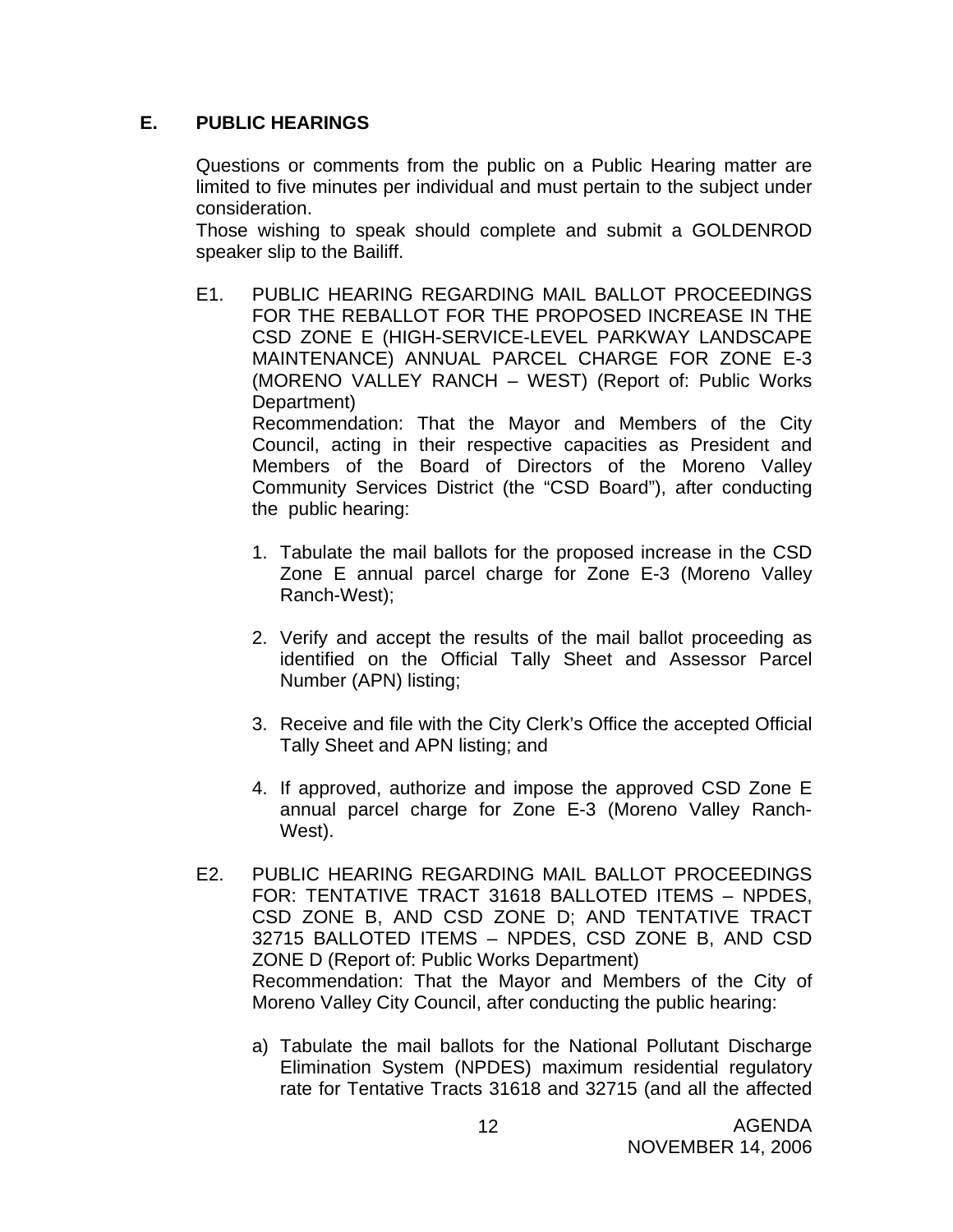phases);

- b) Verify and accept the results of the mail ballot proceedings as identified on the Official Tally Sheet and Assessor Parcel Number (APN) listing;
- c) Receive and file with the City Clerk's Office the accepted Official Tally Sheet and APN listing; and
- d) If approved, authorize and impose the NPDES maximum residential regulatory rate to Tentative Tracts 31618 and 32715 (and all the affected phases).

 Staff recommends that the Members of the Board of Directors of the Moreno Valley CSD, after conducting the public hearing:

- a) Tabulate the mail ballots for CSD Zone B (Residential Street Lighting) and Zone D (Parkway Landscape Maintenance) for Tentative Tracts 31618 and 32715 (and all the affected phases);
- b) Verify and accept the results of the mail ballot proceedings as identified on the Official Tally Sheet and APN listing;
- c) Receive and file with the City Clerk's Office the accepted Official Tally Sheet and APN listing; and
- d) If approved, authorize and impose the CSD Zone B and Zone D parcel charges to Tentative Tracts 31618 and 32715 (and all the affected phases).
- E3. CONTINUATION OF THE PUBLIC HEARING FOR THE MAIL BALLOT PROCEEDING FOR TENTATIVE PARCEL MAP 34604, LOCATED ON THE EAST SIDE OF VETERANS WAY AND NORTH OF CACTUS AVENUE FOR APPROVAL OF THE NATIONAL POLLUTANT DISCHARGE ELIMINATION SYSTEM (NPDES) COMMERCIAL/INDUSTRIAL REGULATORY RATE SCHEDULE (Report of: Public Works Department) Recommendation: That the City Council after conducting the public hearing:
	- 1. Tabulate the mail ballot for Tentative Parcel Map 34604 for the NPDES commercial/industrial regulatory rate schedule;
	- 2. Verify and accept the result of the mail ballot proceeding as identified on the Official Tally Sheet and Assessor Parcel Number (APN) listing;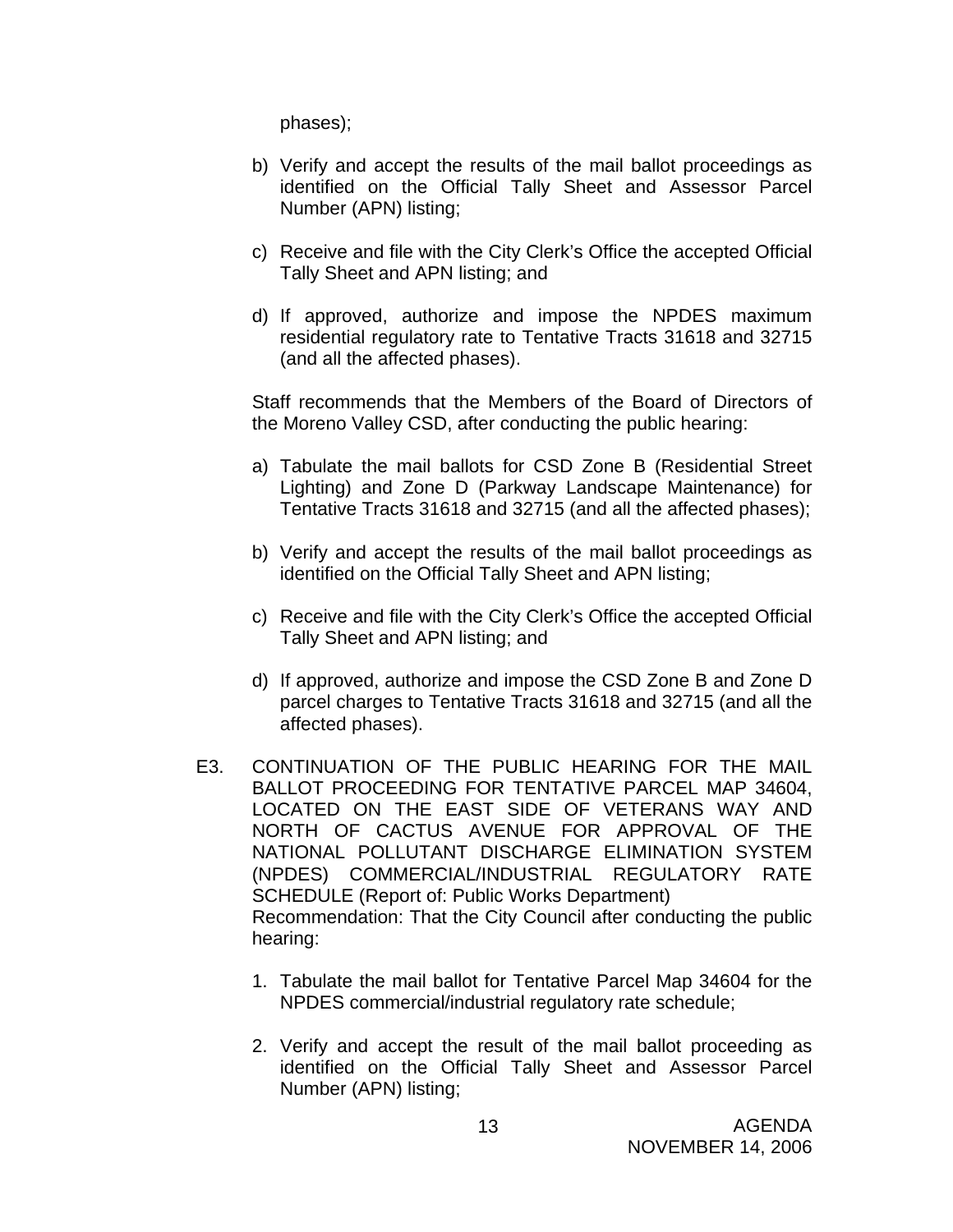- 3. Receive and file with the City Clerk's office the accepted Official Tally Sheet and APN listing; and
- 4. If approved, authorize and impose the NPDES maximum commercial/industrial regulatory rate for Tentative Parcel Map 34604.

#### **F. ITEMS REMOVED FROM CONSENT CALENDARS FOR DISCUSSION OR SEPARATE ACTION**

# **G. REPORTS**

- G1. CITY COUNCIL REPORTS ON REGIONAL AND REIMBURSABLE **ACTIVITIES** 
	- a. Report on March Joint Powers Commission by Council Member Stewart
- G2. 2006 CITIZEN OPINION SURVEY RESULTS (Report of: Administrative Services Department) Recommendation: Receive and file the findings of the 2006 Citizen Opinion Survey.
- G3. CITY MANAGER'S REPORT (Informational Oral Presentation not for Council action)

# **H. LEGISLATIVE ACTIONS**

ORDINANCES - 1ST READING AND INTRODUCTION

H1. ORDINANCE NO. 730 AMENDING SECTION 12.22.30 OF THE MORENO VALLEY MUNICIPAL CODE, RELATING TO DESIGNATION OF THROUGH STREETS (Report of: Public Works Department) Recommendation: That the City Council introduce the proposed ordinance amending Title 12 of the City of Moreno Valley Municipal Code, by amending Section 12.22.030 relating to the designation of through streets.

#### Ordinance No. 730

An Ordinance of the City Council of the City of Moreno Valley, California, Amending Title 12 of the City of Moreno Valley Municipal Code, Section 12.22.030 Relating to the Designation of Through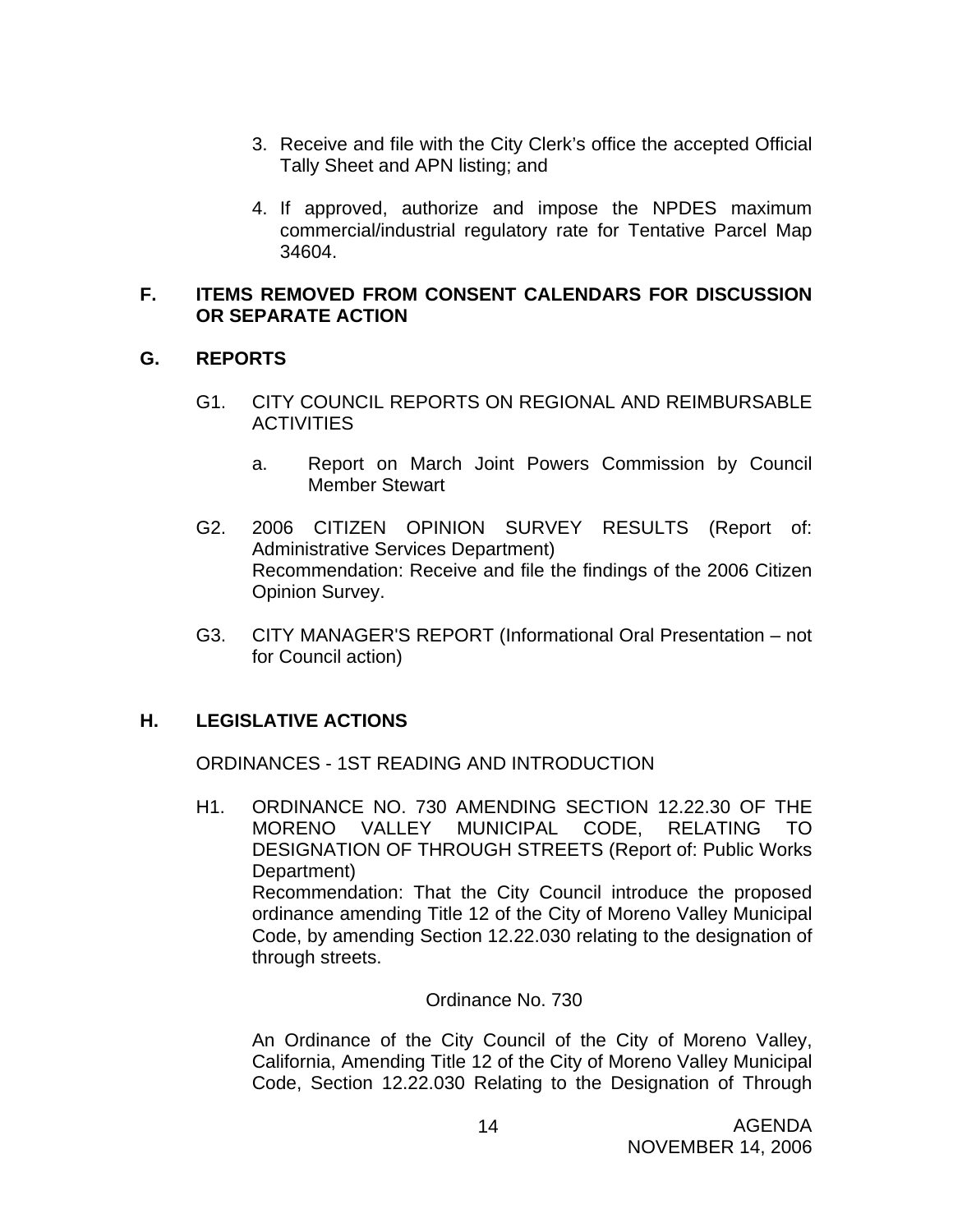**Streets** 

#### ORDINANCES - 2ND READING AND ADOPTION - NONE

#### ORDINANCES - URGENCY ORDINANCES - NONE

#### RESOLUTIONS – NONE

#### PUBLIC COMMENTS **ON ANY SUBJECT NOT ON THE AGENDA** UNDER THE JURISDICTION OF THE CITY COUNCIL

Those wishing to speak should complete and submit a BLUE speaker slip to the Bailiff. There is a three-minute time limit per person. All remarks and questions shall be addressed to the presiding officer or to the City Council and not to any individual Council member, staff member or other person.

#### **CLOSING COMMENTS AND/OR REPORTS OF THE CITY COUNCIL, COMMUNITY SERVICES DISTRICT, OR COMMUNITY REDEVELOPMENT AGENCY**